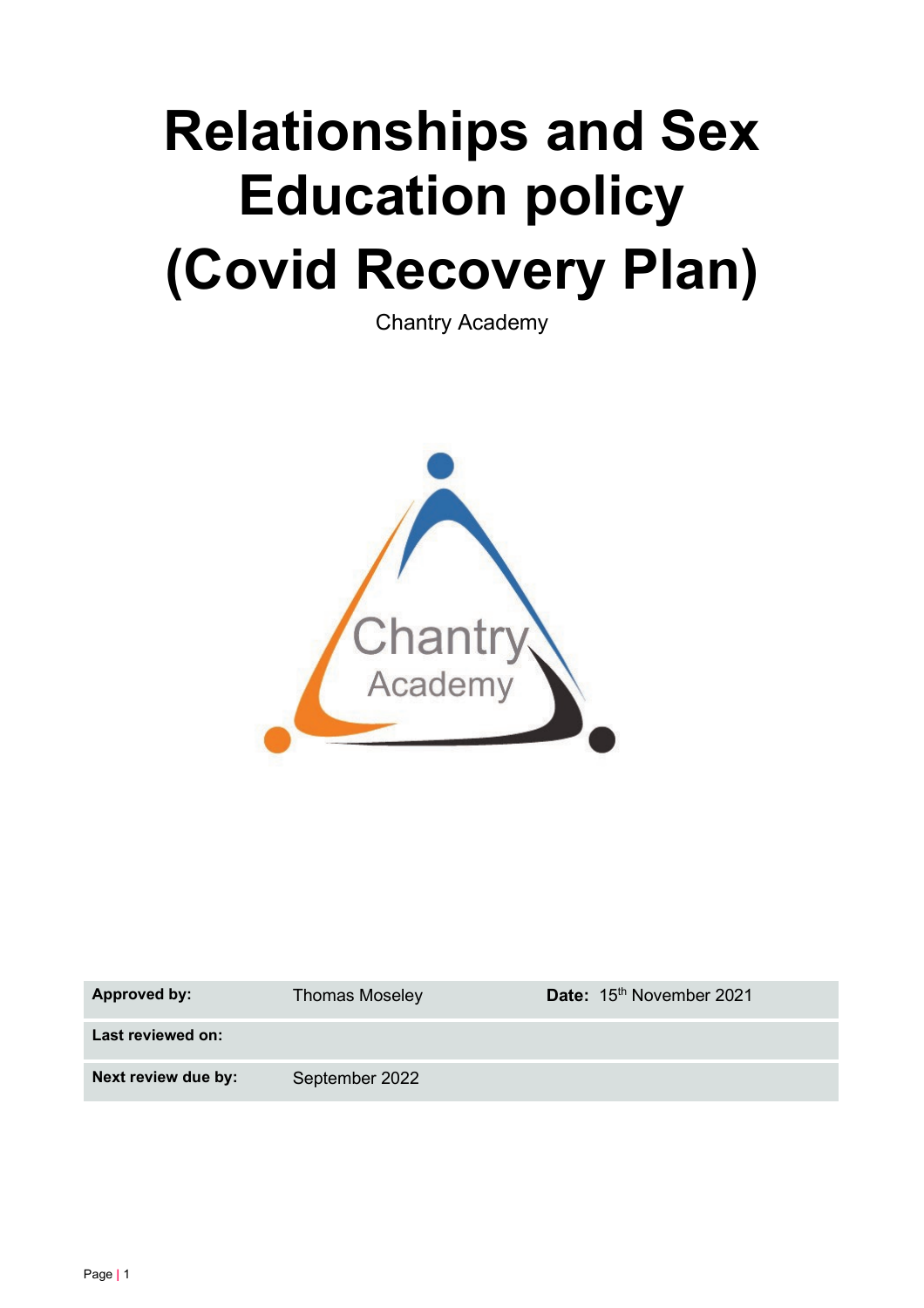# **Contents**

## <span id="page-1-0"></span>**1. Aims**

The aims of relationships and sex education (RSE) at our school are to:

- Provide a framework in which sensitive discussions can take place
- Prepare pupils for puberty, and give them an understanding of sexual development and the importance of health and hygiene
- Help pupils develop feelings of self-respect, confidence and empathy
- Create a positive culture around issues of sexuality and relationships
- Teach pupils the correct vocabulary to describe themselves and their bodies

## <span id="page-1-1"></span>**2. Statutory requirements**

As a secondary academy we must provide RSE to all pupils as per section 34 of the Children and Social work [act 2017.](http://www.legislation.gov.uk/ukpga/2017/16/section/34/enacted)

In teaching RSE, we are required by our funding agreements to have regard to *guidance* issued by the secretary of state as outlined in section 403 of the **Education Act 1996**.

At Chantry Academy we teach RSE as set out in this policy.

## <span id="page-1-2"></span>**3. Policy development**

This policy has been developed in with consultation with staff, pupils and parents in mind. The consultation and policy development process involved the following steps:

1. Review – a member of staff or working group pulled together all relevant information including relevant national and local guidance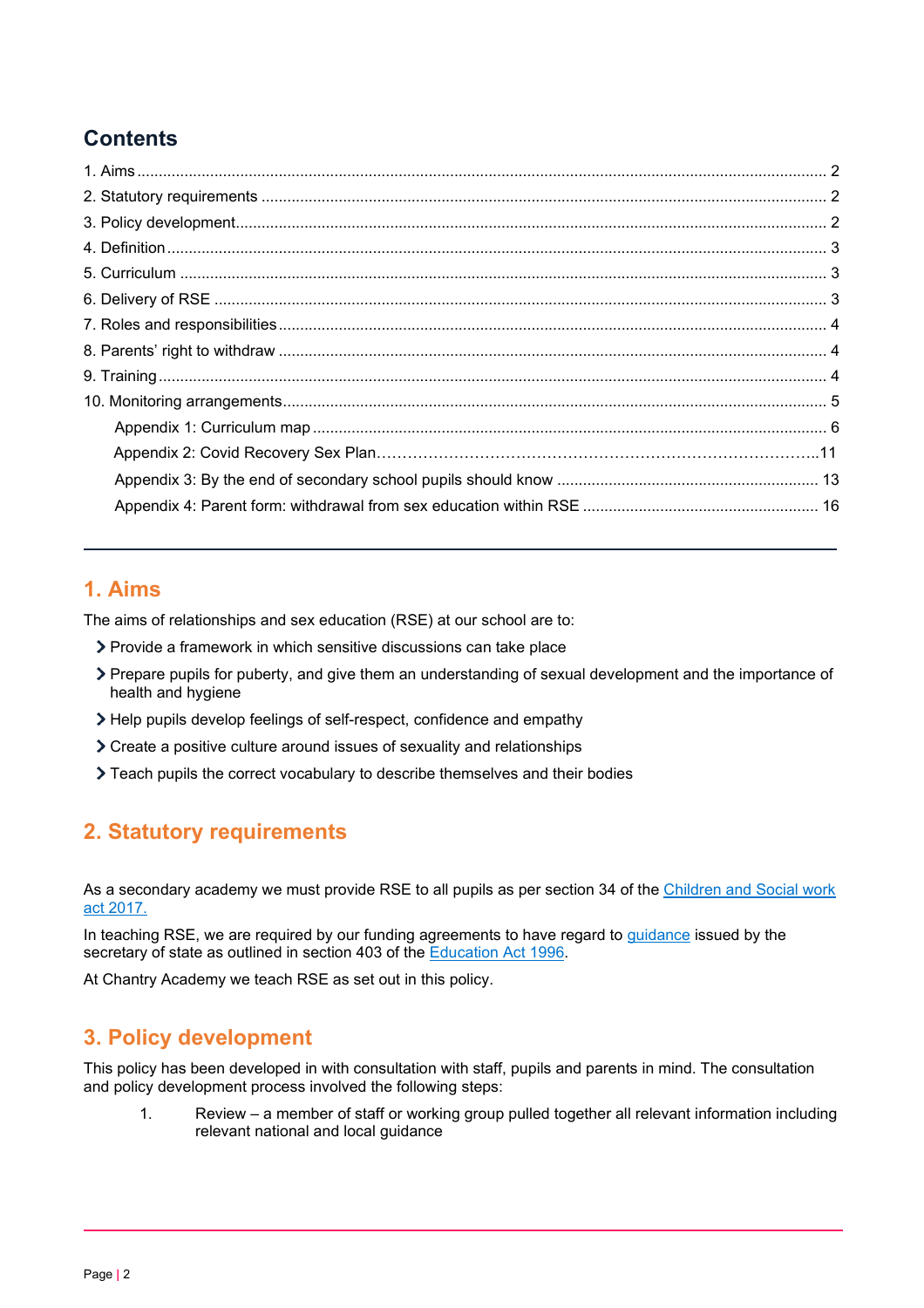- 2. Staff consultation all school staff were given the opportunity to look at the policy and make recommendations
- 3. Parent/stakeholder consultation parents and any interested parties were invited to attend a meeting about the policy
- 4. Pupil consultation we investigated what exactly pupils want from their RSE
- 5. Ratification once amendments were made, the policy was shared with governors and ratified

#### <span id="page-2-0"></span>**4. Definition**

RSE is about the emotional, social and cultural development of pupils, and involves learning about relationships, sexual health, sexuality, healthy lifestyles, diversity and personal identity.

RSE involves a combination of sharing information, and exploring issues and values.

RSE is not about the promotion of sexual activity.

#### <span id="page-2-1"></span>**5. Curriculum**

Our curriculum is set out as per Appendix 1 but we may need to adapt it as and when necessary.

We have developed the curriculum in consultation with parents, pupils and staff, taking into account the age, needs and feelings of pupils. If pupils ask questions outside the scope of this policy, teachers will respond in an appropriate manner so they are fully informed and don't seek answers online.

#### <span id="page-2-2"></span>**6. Delivery of RSE**

RSE is taught within the personal, social, health and economic (PSHE) education curriculum this is delivered through our Iam and Ican provision. Biological aspects of RSE are taught within the science curriculum.

Pupils also receive stand-alone sex education sessions delivered by a trained health professional.

For more information about our RSE curriculum, see Appendices 1 and 2.

RSE focuses on giving young people the information they need to help them develop healthy, nurturing relationships of all kinds including:

- Families
- Respectful relationships, including friendships
- > Online and media
- > Being safe
- Intimate and sexual relationships, including sexual health

For more information about our RSE curriculum, see Appendices 1 and 2.

These areas of learning are taught within the context of family life taking care to ensure that there is no stigmatisation of children based on their home circumstances (families can include single parent families, LGBT+ parents, families headed by grandparents, adoptive parents, foster parents/carers amongst other structures) along with reflecting sensitively that some children may have a different structure of support around them (for example: looked after children or young carers).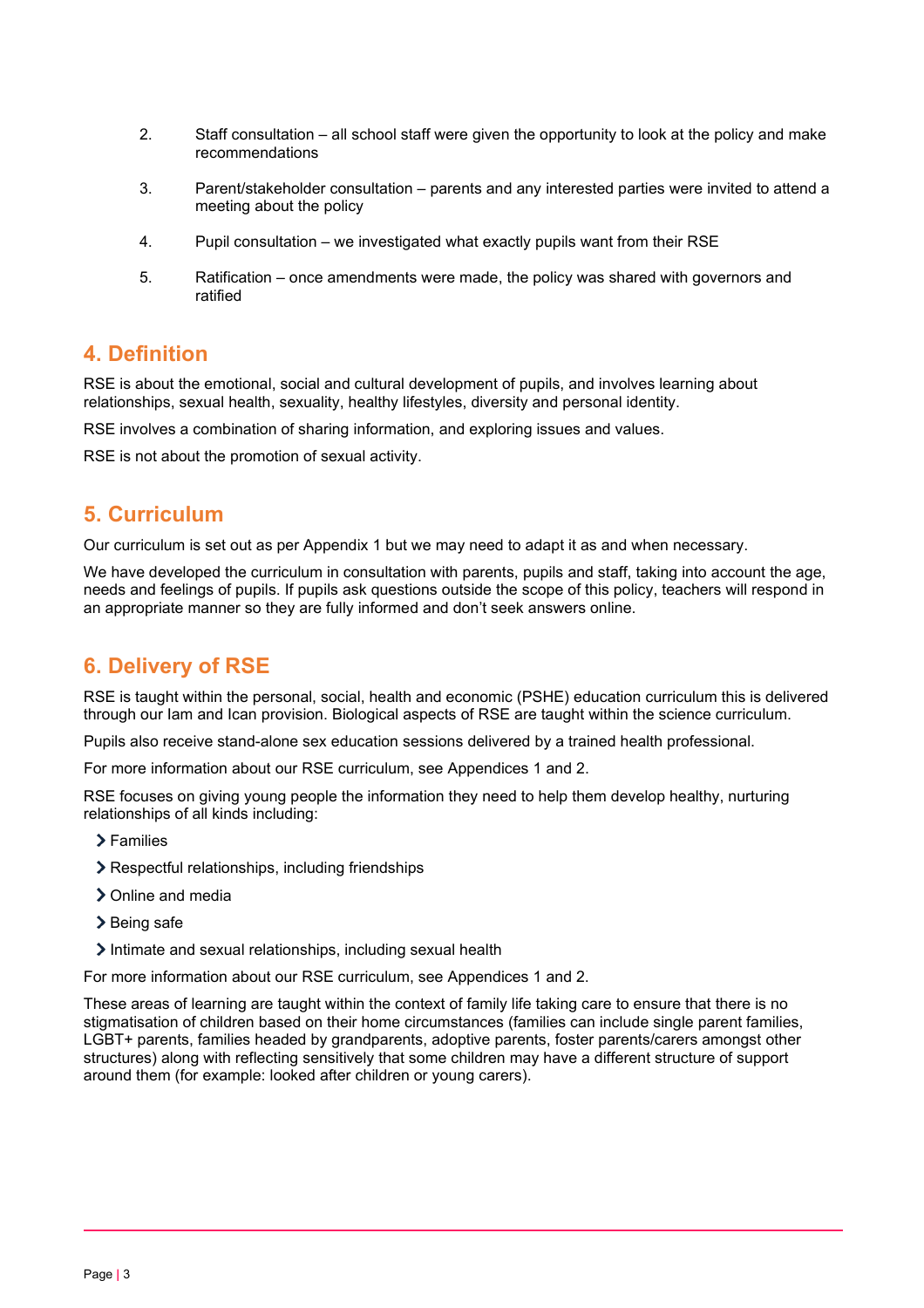## <span id="page-3-0"></span>**7. Roles and responsibilities**

#### **7.1 The governing board**

The governing board has delegated the approval of this policy to the Executive Principal

#### **7.2 The Executive Principal**

The Executive Principal is responsible for ensuring that RSE is taught consistently across the school, and for managing requests to withdraw pupils from non-statutory components of RSE (see section 8).

#### **7.3 Staff**

Staff are responsible for:

- > Delivering RSE in a sensitive way
- Modelling positive attitudes to RSE
- > Monitoring progress
- **▶ Responding to the needs of individual pupils**
- Responding appropriately to pupils whose parents wish them to be withdrawn from the [non-statutory/nonscience] components of RSE

Staff do not have the right to opt out of teaching RSE. Staff who have concerns about teaching RSE are encouraged to discuss this with the Executive Principal.

**Liz Fox** and **Amy Watson** are responsible for the planning of RSE, delivery is done by form tutors unless other requirements have been made. **Thomas Moseley** is SLT link

#### **7.4 Pupils**

Pupils are expected to engage fully in RSE and, when discussing issues related to RSE, treat others with respect and sensitivity.

## <span id="page-3-1"></span>**8. Parents' right to withdraw**

Parents have the right to withdraw their children from the non-statutory components of sex education within RSE up to and until 3 terms before the child turns 16. After this point, if the child wishes to receive sex education rather than being withdrawn, the school will arrange this.

Requests for withdrawal should be put in writing using the form found in Appendix 3 of this policy and addressed to the Executive Principal.

A copy of withdrawal requests will be placed in the pupil's educational record. The Executive Principal will discuss the request with parents and take appropriate action.

Alternative work will be given to pupils who are withdrawn from sex education.

## <span id="page-3-2"></span>**9. Training**

Staff are trained on the delivery of RSE as part of their induction and it is included in our continuing professional development calendar.

The Executive Principal will also invite visitors from outside the school, such as school nurses or sexual health professionals, to provide support and training to staff teaching RSE.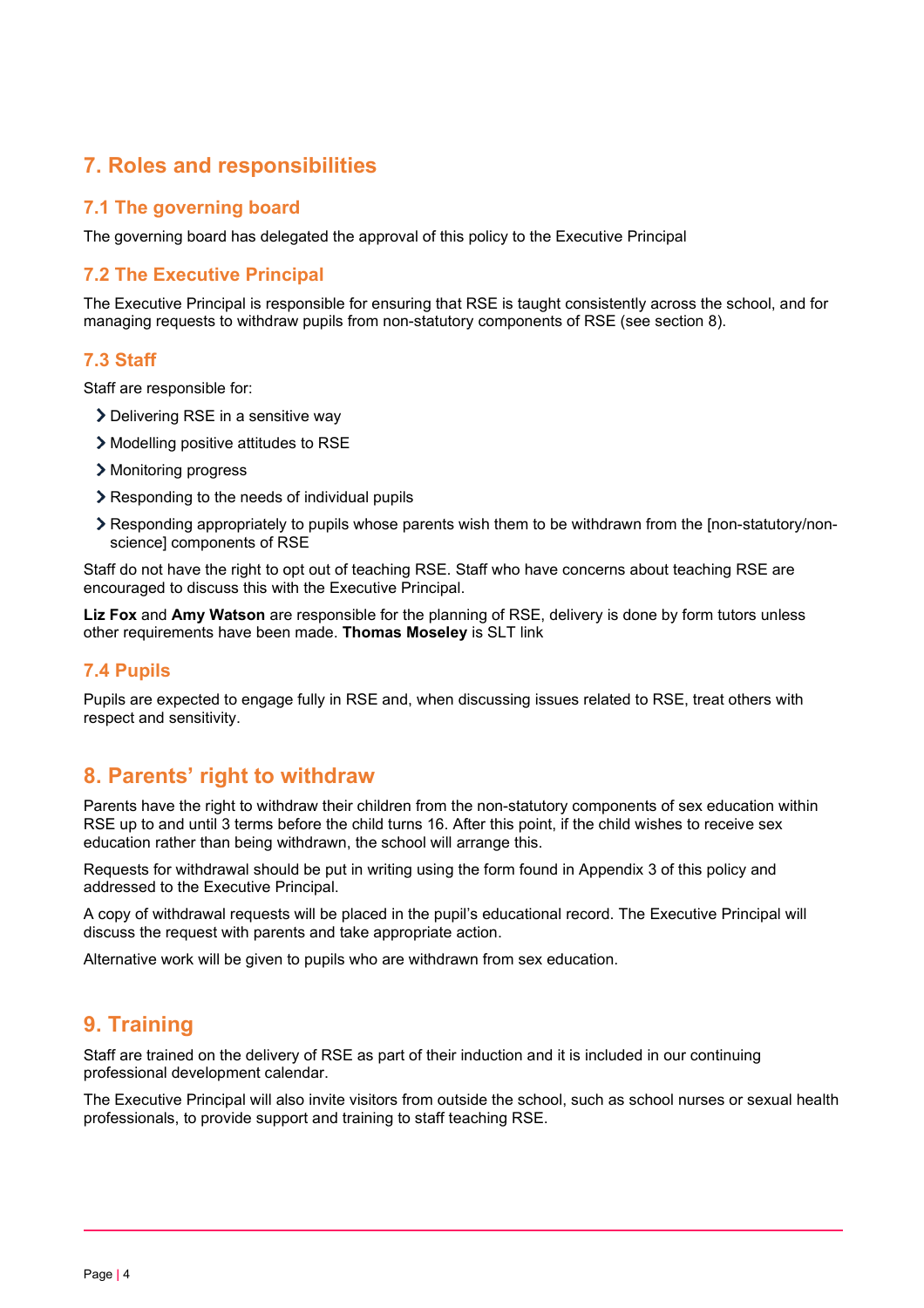## <span id="page-4-0"></span>**10. Monitoring arrangements**

The delivery of RSE is monitored by Thomas Moseley, Assistant Principal through monitoring arrangements, such as planning scrutinies, learning walks, etc.

Pupils' development in RSE is monitored by class teachers as part of our internal assessment systems.

This policy will be reviewed by **Thomas Moseley,** Assistant Principal annually.

At every review, the policy will be approved following consultation with stakeholders.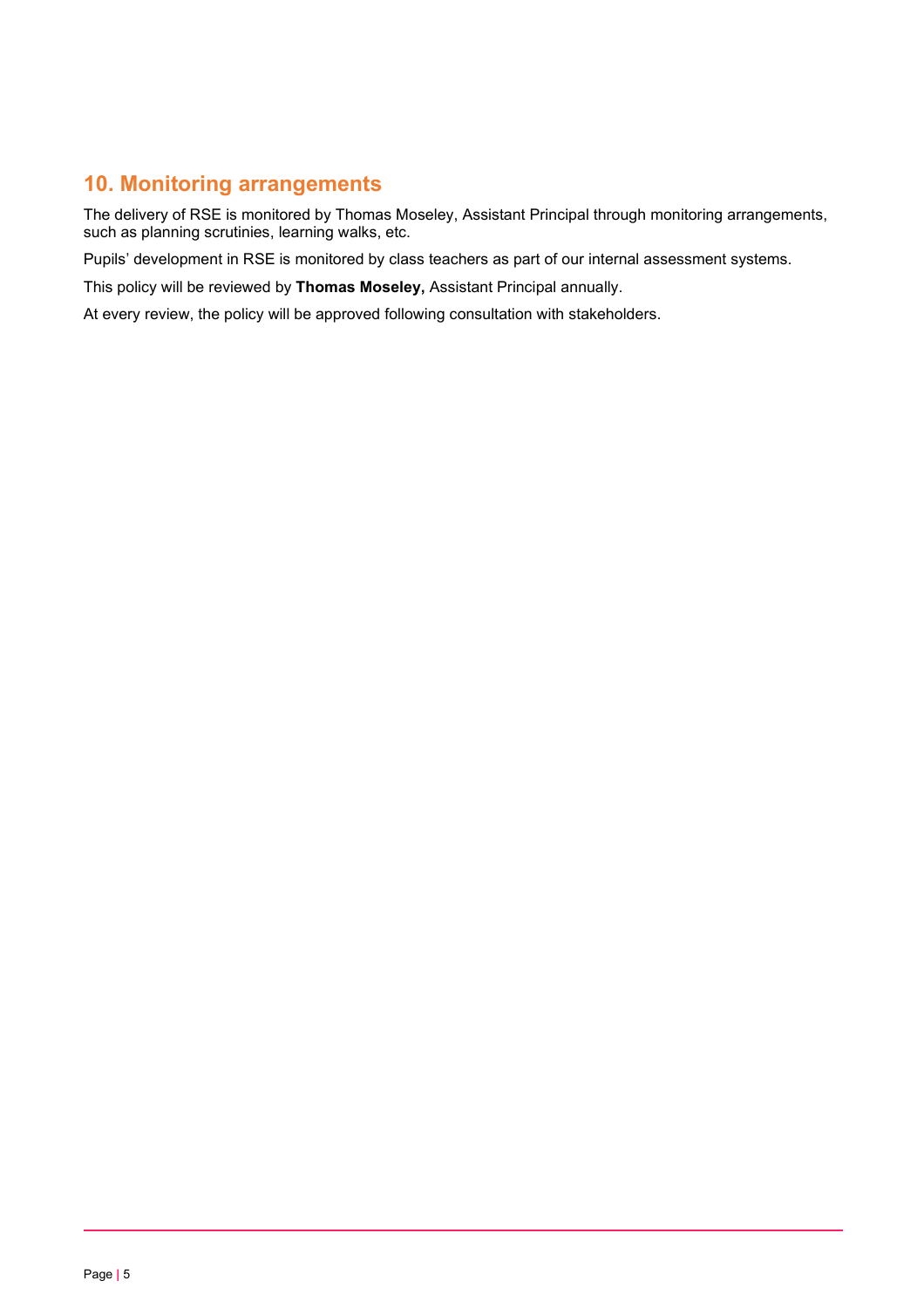# **Appendix 1: Curriculum map**

<span id="page-5-0"></span>

|                                                                                          | Autumn 1                                                                                                                                                             | <b>Autumn 2</b>                                                                                                           | <b>Spring 1</b>                                                                                                              | <b>Spring 2</b>                                                                                                  | Summer 1                                                                                         | <b>Summer 2</b>                                                             |
|------------------------------------------------------------------------------------------|----------------------------------------------------------------------------------------------------------------------------------------------------------------------|---------------------------------------------------------------------------------------------------------------------------|------------------------------------------------------------------------------------------------------------------------------|------------------------------------------------------------------------------------------------------------------|--------------------------------------------------------------------------------------------------|-----------------------------------------------------------------------------|
| <b>Foundations</b><br>of belief<br>$\blacksquare$<br>Year                                | $\mathbf{1}$<br>Identity. What makes<br>me, me?                                                                                                                      | $\mathbf{1}$<br>6 main religions.<br>What is faith?                                                                       | $\overline{2}$<br>Authority.<br>Why do people believe<br>things from thousands of<br>years ago?<br>(Holy books)              | 2 <sup>2</sup><br>Faith in action.<br>Can religious practice be<br>separated from belief?                        | $\overline{\mathbf{4}}$<br>Marriage and family.<br>Why do religions value<br>marriage? *         | $\mathbf{3}$<br>Symbolism.<br>How could a symbol<br>help someone?           |
| <b>Belief in</b><br>$\infty$<br>action<br>Year                                           | $\overline{7}$<br>Environment.<br>Should we care for our<br>world?<br>(Stewardship, Climate<br>change)                                                               | $\overline{a}$<br>Discrimination.<br>Why do people say<br>discrimination is wrong?<br>Rosa Parks / Martin<br>Luther King* | $\overline{\mathbf{3}}$<br>Ritual.<br>Does ritual have a<br>purpose?                                                         | $\overline{a}$<br>Family. How does family<br>life look different?                                                | $\mathbf{1}$<br>Life after death.<br>How does belief about<br>afterlife affect this life?        | 6<br>Origins.<br>Does it matter where<br>our universe came<br>from?         |
| along with<br>$\sigma$<br>different<br>from<br>Getting<br>people<br><b>Year</b>          | 8<br>Disagreeing.<br>Do you have to agree<br>with someone to like<br>them?                                                                                           | Crime and Punishment.<br>Why do we punish<br>people?                                                                      | $\overline{7}$<br>Animal rights<br>Should animals have<br>rights?                                                            | 5<br>Social justice.<br>How can we stand up for<br>other people?                                                 | $\mathbf{1}$<br>God.<br>Can we prove God does<br>or does not exist?                              | Sex and sexuality.                                                          |
| through the<br>Year <sub>10</sub><br>Changing<br><b>beliefs</b><br>years                 | 4<br>Spirituality.<br>Is there a spiritual<br>dimension to life?<br>(miracles, conversion,<br>religious experiences)                                                 | 6<br>Medical interventions.<br>Should we spend money<br>on these treatments *<br>(cloning, transfusions<br>and fertility) | $\overline{a}$<br>Religious experience.<br>Why do people sacrifice<br>themselves today?<br>(fasting, praying,<br>pilgrimage) | $\overline{7}$<br>Victims of war.<br>How should be treat<br>refugees, persecuted<br>people? (genocide)           | $\overline{a}$<br>Matters of life and<br>death.<br>Is life sacred? (abortion<br>and euthanasia)* | Sex and Sexuality.<br>(Wealth. What does it<br>mean to be rich or<br>poor?) |
| $\overline{\mathbf{v}}$<br>The individual<br>place in the<br>Year <sub>11</sub><br>world | $\overline{4}$<br>Conflict.<br>Is it ever right to use<br>violence to solve<br>problems?<br>(Peace and Conflict -<br>just war, holy war,<br>conscientious objectors) | 5<br>Voting.<br>Should I use my right to<br>vote?                                                                         | 6<br>Scientific developments.<br>Are scientific<br>developments always<br>good?                                              | $\overline{7}$<br>Environment, Could<br>nature wipe out<br>humanity?<br>(global events, disasters,<br>pandemics) | 8<br>Peace and calm<br>How do I stay in control<br>of stress?                                    |                                                                             |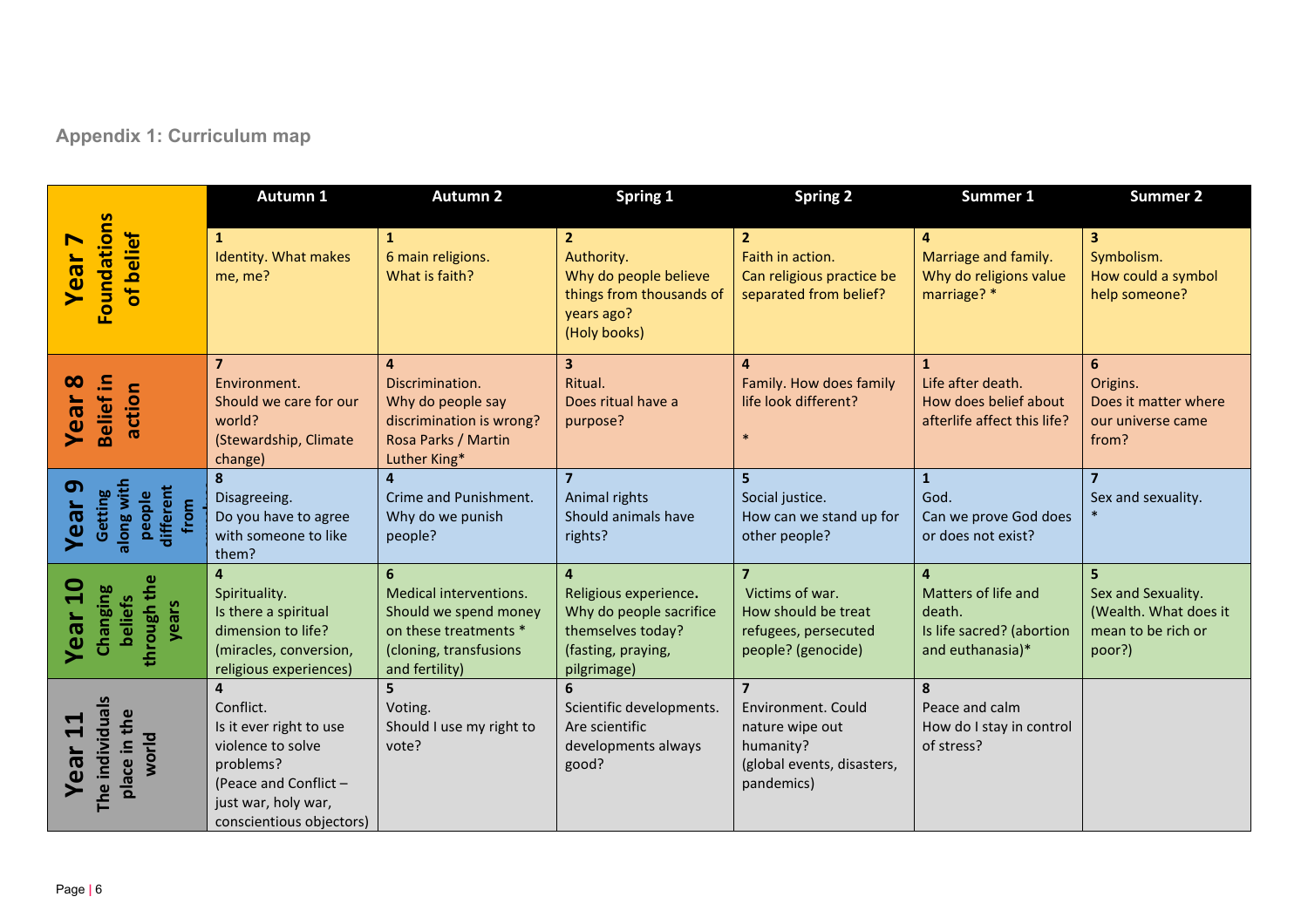All units taught from the perspective of Christianity, another religion and non-religious viewpoint.

- **1 Beliefs and concepts**
- **2 Authority**
- **3 Expressions of Spirituality**
- **4 Ethics and Relationships**
- **5 Rights and Responsibilities**
- **6 Religion and Science**
- **7 Global Issues**
- **8 Interfaith dialogue**
- \* Sex and relationships Education included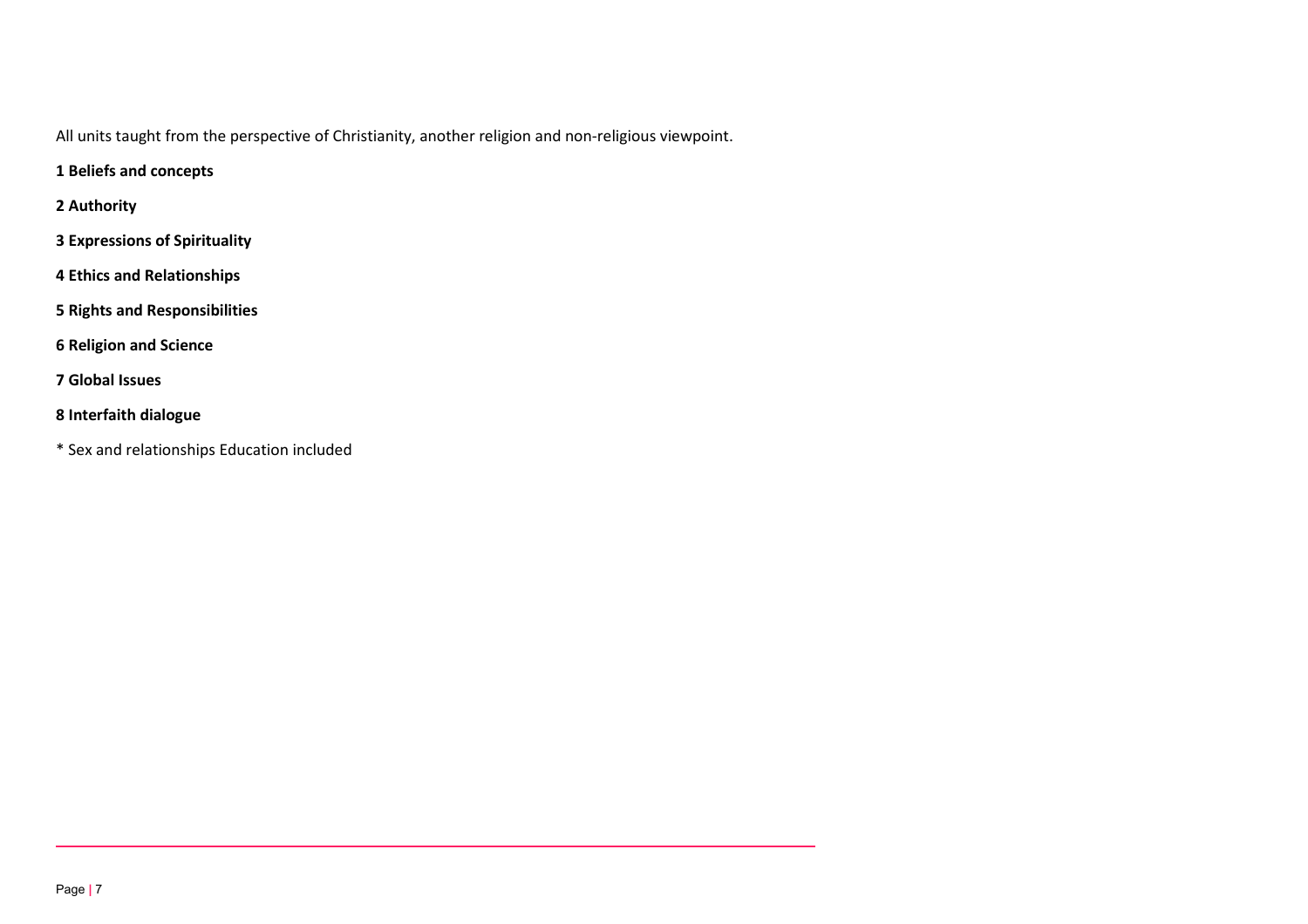**SRE**

| Year <sub>7</sub> |                                                                                         |
|-------------------|-----------------------------------------------------------------------------------------|
| Summer 1          | Types of family<br>$\overline{\phantom{0}}$                                             |
|                   | Trustworthy sources of information<br>$\overline{\phantom{0}}$                          |
| Year 8            |                                                                                         |
| Autumn 2          | Sexuality and Gender identity                                                           |
| Spring 2          | Freedom in marriage, other relationships legal status, good parenting, healthy intimacy |
| Year 9            |                                                                                         |
| Summer 2          | FGM, Sexting, Consent, Where to get advice, Law on sex, Sexual pressure, Intimacy       |
|                   | without sex, Pregnancy facts, STIs, Alcohol and consent, Contraception                  |
| Year 10           |                                                                                         |
| Summer 1          | Pregnancy choices, Sexual and reproductive health                                       |
| Year 11           | Recap as an when                                                                        |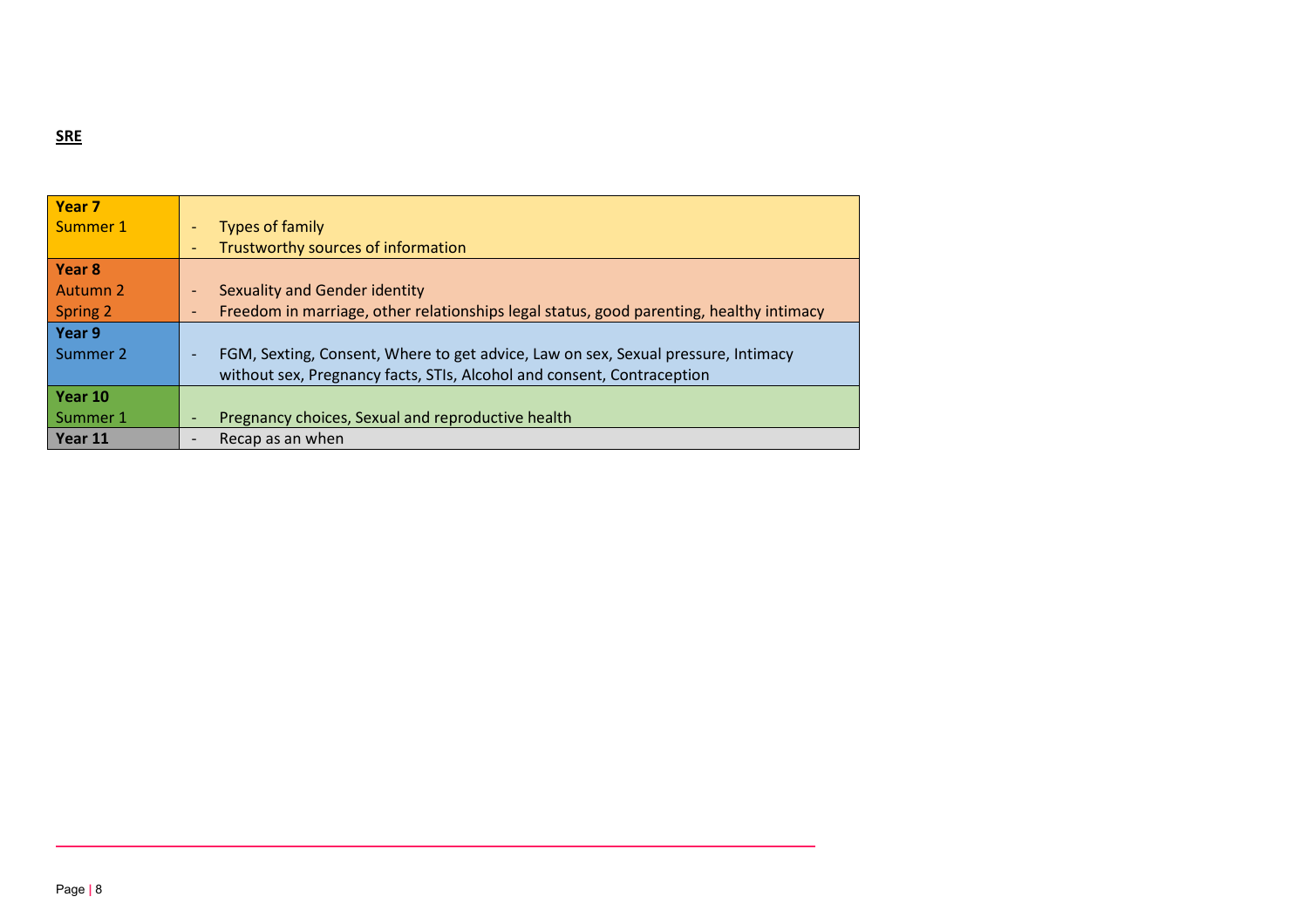|          | Autumn 1                       | <b>Autumn 2</b>                                  | Spring 1                                       | Spring 2                                            | Summer 1                                                | <b>Summer 2</b>                  |
|----------|--------------------------------|--------------------------------------------------|------------------------------------------------|-----------------------------------------------------|---------------------------------------------------------|----------------------------------|
|          | Sep - Oct                      | <b>Nov - Dec</b>                                 | Jan - Feb                                      | Feb - April                                         | <b>April - May</b>                                      | May - July                       |
|          | <b>Transition to Secondary</b> | <b>Bullying and</b>                              | <b>First Aid</b>                               | <b>Enterprise skills and</b>                        | <b>Risks of alcohol, tobacco</b>                        | Saving, spending and             |
|          | school                         | <b>Cyberbullying</b>                             |                                                | intro to careers                                    | and other substances                                    | budgeting money                  |
|          | 3 sessions                     | 4 sessions                                       | 3 sessions                                     | 3 sessions                                          | 3 sessions                                              | 3 sessions                       |
|          |                                |                                                  |                                                |                                                     |                                                         |                                  |
| Year     | Diet, exercise and how to      | <b>Managing on and offline</b>                   | Self - esteem, romance                         | <b>Challenging career</b>                           | <b>Charity planning</b>                                 | Looking ahead to Year 8 -        |
|          | make healthy choices           | friendships and sharing                          | and friendships                                | stereotypes and                                     |                                                         | expectations of high             |
|          |                                | appropriate information                          |                                                | raising aspirations                                 | 4 sessions                                              | school vs reality                |
|          | 3 sessions                     |                                                  | 3 sessions                                     |                                                     |                                                         |                                  |
|          |                                | 3 sessions                                       |                                                | 3 sessions                                          |                                                         | 3 sessions                       |
|          | <b>Challenging career</b>      | <b>Rights and</b>                                | Mental health and well -                       | <b>Identifying learning</b>                         | <b>First Aid and the</b>                                | <b>Alcohol misuse and</b>        |
|          | stereotypes and raising        | responsibilities in the                          | being including body                           | strengths and setting                               | emergency services                                      | managing peer pressure           |
|          | aspirations                    | community                                        | image                                          | goals as part of the<br><b>GCSE options process</b> | 4 sessions                                              | 3 sessions                       |
|          | 3 sessions                     | 3 sessions                                       | 3 sessions                                     |                                                     |                                                         |                                  |
| $\infty$ |                                |                                                  |                                                | 3 sessions                                          |                                                         |                                  |
|          |                                |                                                  |                                                |                                                     |                                                         |                                  |
| Year     | Saving, spending and           | <b>Online safety and digital</b>                 | <b>Managing change and</b>                     | <b>Exploring the</b>                                | <b>Tackling racism and</b>                              | <b>Personal safety including</b> |
|          | budgeting our money            | literacy                                         | loss                                           | influence of role                                   | discrimination in the                                   | road safety                      |
|          |                                |                                                  |                                                | models                                              | community                                               |                                  |
|          | 3 sessions                     | 4 sessions                                       | 3 sessions                                     |                                                     |                                                         | 3 sessions                       |
|          |                                |                                                  |                                                | 3 sessions                                          | 3 sessions                                              |                                  |
|          |                                |                                                  |                                                |                                                     |                                                         |                                  |
|          | <b>Mental health and</b>       |                                                  |                                                |                                                     |                                                         | <b>Introduction to the NCFE</b>  |
|          | wellbeing including body       | <b>Understanding money in</b><br>day to day life | Tackling homophobia,<br>transphobia and sexism | Assessing the risks of<br>drug and alcohol          | <b>Reflecting on learning</b><br>and skills development | H&F - Mock exam paper            |
| თ        | image                          |                                                  |                                                | abuse and addiction                                 | in KS3 and moving into                                  | with marking and                 |
|          |                                | 3 sessions                                       | 3 sessions                                     |                                                     | KS4                                                     | feedback                         |
|          | 3 sessions                     |                                                  |                                                | 3 sessions                                          |                                                         |                                  |
| Vea      |                                |                                                  |                                                |                                                     | 3 sessions                                              | 4 sessions                       |
|          |                                |                                                  |                                                |                                                     |                                                         |                                  |
|          |                                |                                                  |                                                |                                                     |                                                         |                                  |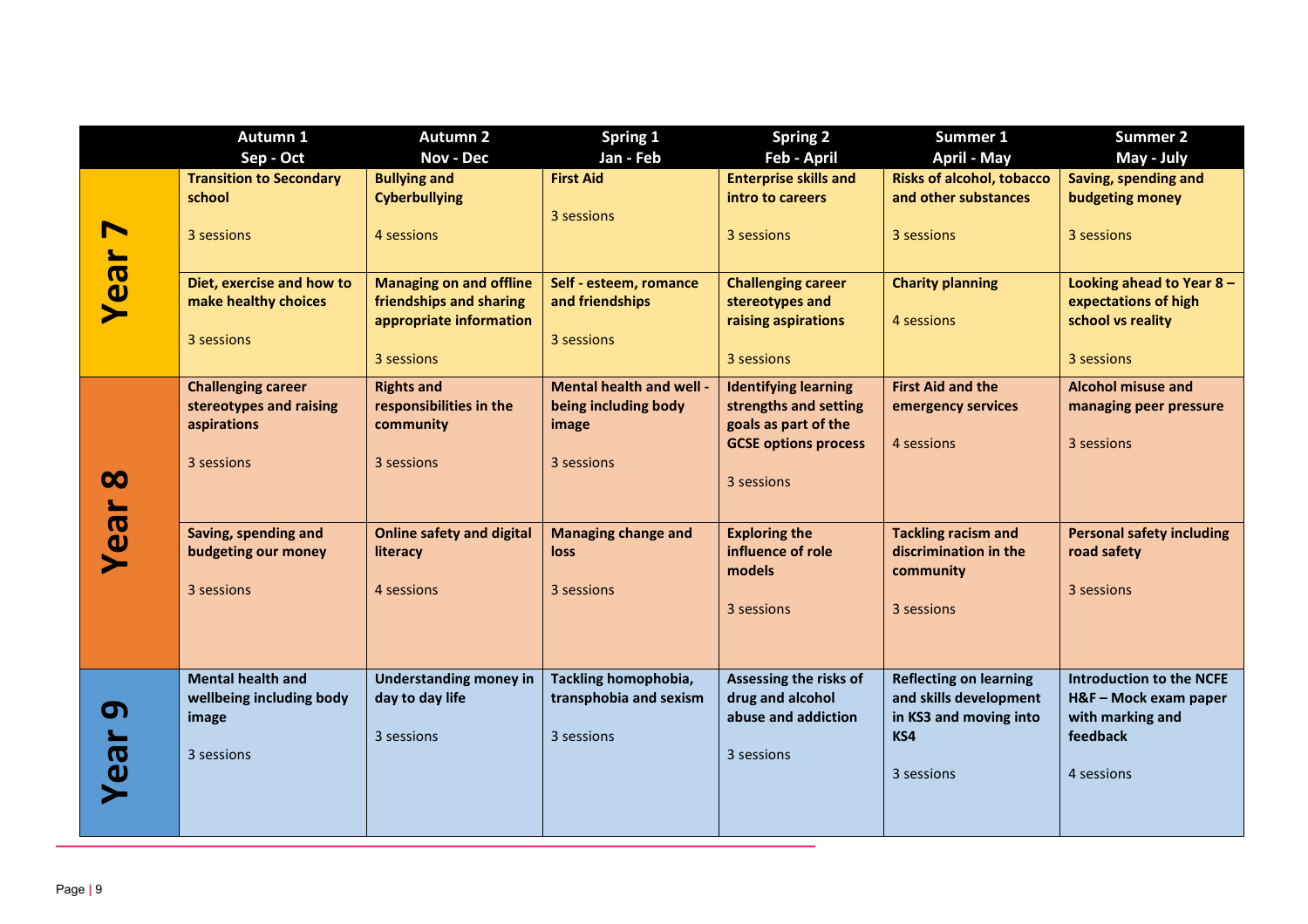|                               | <b>Managing change and loss</b><br>3 sessions | Peer pressure,<br>assertiveness, risk and<br>gang and knife crime<br>4 sessions   | <b>Managing conflict at</b><br>home and the dangers<br>of running away<br>3 sessions                                                   | <b>First Aid and the</b><br>emergency services<br>3 sessions                                                                                                      | Lifestyle balance, health<br>and wellbeing and<br>coping strategies<br>4 sessions                                                                                                                                                                    | <b>Understanding different</b><br>families, managing<br>change, grief and<br>bereavement<br>3 sessions                                                                                    |
|-------------------------------|-----------------------------------------------|-----------------------------------------------------------------------------------|----------------------------------------------------------------------------------------------------------------------------------------|-------------------------------------------------------------------------------------------------------------------------------------------------------------------|------------------------------------------------------------------------------------------------------------------------------------------------------------------------------------------------------------------------------------------------------|-------------------------------------------------------------------------------------------------------------------------------------------------------------------------------------------|
| <b>Year 10</b>                | <b>NCFE Exam content</b><br>7 sessions        | <b>NCFE Exam content</b><br>4 sessions                                            | <b>Dealing with</b><br>stereotypes and<br>expectations<br>2 sessions<br><b>Exploring the influence</b><br>of role models<br>3 sessions | <b>Managing online</b><br>issues including<br>implications of sharing<br>information online<br>3 sessions<br><b>Managing money and</b><br>budgeting<br>3 sessions | <b>Understanding different</b><br>families, managing<br>change, grief and<br>bereavement<br>3 sessions<br><b>Understanding the</b><br>college application<br>process and plans<br>beyond school. Job<br>applications and CV<br>writing<br>3 sessions | <b>British values, human</b><br>rights and community,<br>challenging extremism<br>and radicalisation<br>cohesion<br>2 sessions<br><b>Preparation for work</b><br>experience<br>3 sessions |
| $\blacktriangleleft$<br>Year: |                                               | <b>Types of family</b><br>2 sessions<br>Respectful<br>relationships<br>3 sessions | Synoptic<br>7 sessions                                                                                                                 | Synoptic<br>3 sessions<br><b>Online and media</b><br>material including<br>explicit material,<br>indecent images and<br>data collection<br>3 sessions             | <b>Judging relationships</b><br>including trust,<br>boundaries and conflict<br>3 sessions                                                                                                                                                            |                                                                                                                                                                                           |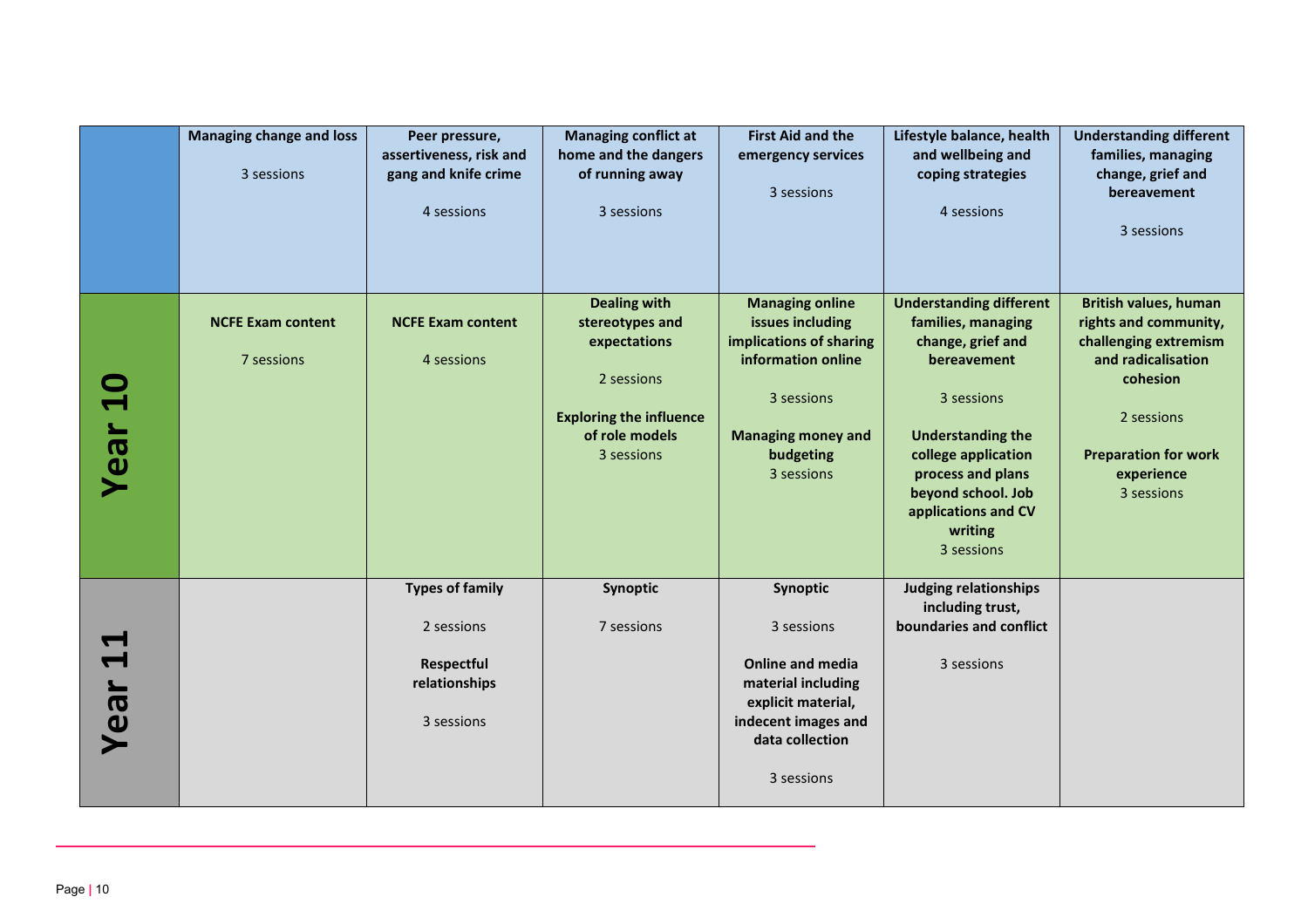# **Appendix 2: COVID Recovery Sex Ed Plan**

| <b>Sex Education - IAm</b>                                                      |                                                                                              |                                                                                                           |                                                                                                |                                                                 |                                                                           |
|---------------------------------------------------------------------------------|----------------------------------------------------------------------------------------------|-----------------------------------------------------------------------------------------------------------|------------------------------------------------------------------------------------------------|-----------------------------------------------------------------|---------------------------------------------------------------------------|
|                                                                                 | $\overline{2}$                                                                               | 3                                                                                                         | 4                                                                                              | 5                                                               | 6                                                                         |
| <b>Physical</b><br>characteristics of<br>men and women                          | <b>Sex Box</b><br>Opportunity to ask<br>any questions                                        | What is sex<br>Physically what is it,<br>what is a sexual act,                                            | Why do people have<br><b>sex</b><br>To have a baby, for                                        | <b>Consent</b><br>What is consent, who<br>can give it, the law, | Pornography and<br><b>Revenge Porn</b><br>What are they, are              |
| Sexual organs - what<br>are they, what do<br>they do, what are<br>they used for | anonymously and the<br>teacher to answer<br>and discuss them                                 | how does pregnancy<br>occur, (and<br>prevention) other<br>sexual acts                                     | pleasure, power,<br>control, money,<br>pressured                                               | consequences, rape,<br>age                                      | they legal,<br>consequences,<br>consent, money, long<br>term consequences |
|                                                                                 |                                                                                              |                                                                                                           |                                                                                                |                                                                 |                                                                           |
| <b>Sex Education -</b><br><b>ICan</b>                                           |                                                                                              |                                                                                                           |                                                                                                |                                                                 |                                                                           |
|                                                                                 | $\overline{2}$                                                                               | 3                                                                                                         | 4                                                                                              | 5                                                               | 6                                                                         |
| How does my body<br>make me feel                                                | <b>Boding shaming</b>                                                                        | What is normal                                                                                            | <b>STIs</b>                                                                                    | How do I feel about<br><b>sex</b>                               | <b>Support Networks</b>                                                   |
| Am I happy with it,<br>unsure, confused,<br>different, do I think<br>about it   | What is it, why do<br>people do it, body<br>types, long term<br>effects, support<br>networks | Physically what is<br>normal, how do you<br>know, self-<br>awareness, body<br>changes, support<br>network | What are they, how<br>can I keep myself,<br>how to seek help,<br>prevention and cure,<br>myths | How do I keep myself<br>safe, how do I<br>support my friends    | Friends/family,<br>organisations,<br>doctors, charities                   |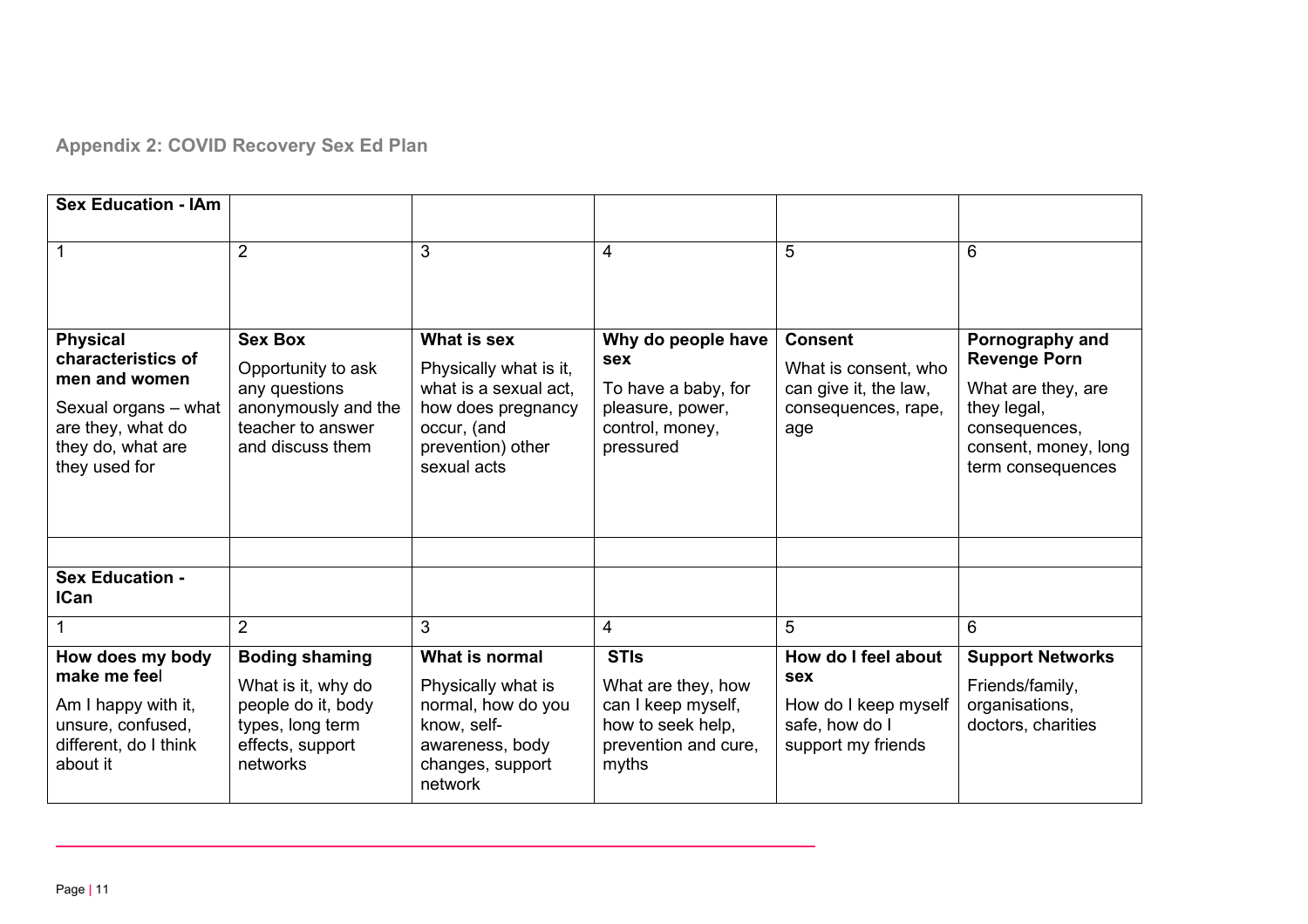| <b>Sex Education -</b><br><b>IAm</b><br><b>Sex Box</b><br>Refresher from<br>before half term.<br>revisit questions,<br>answer new ones,<br>guide towards sexual<br>orientation and<br>gender                                                                       | 8<br><b>Sexual Orientation</b><br>What is sexuality and<br>sexual orientation,<br>what is the difference<br>between sexualities.<br>what are they     | 9<br><b>Gender Identity</b><br>What does it mean,<br>various terms,<br>definitions                                                                                           | 10<br><b>Gender Identity and</b><br>the Media<br>Facts and Fiction,<br>media frenzy,<br>positive or negative                  | 11<br><b>History of secrets</b><br>Why can sexuality,<br>orientations, gender<br>be taboo subjects,<br>why were they taboo<br>subjects, what could<br>happen to people,<br>why have things<br>changed                                      | 12<br>Spare/ Mop up<br>week |
|--------------------------------------------------------------------------------------------------------------------------------------------------------------------------------------------------------------------------------------------------------------------|-------------------------------------------------------------------------------------------------------------------------------------------------------|------------------------------------------------------------------------------------------------------------------------------------------------------------------------------|-------------------------------------------------------------------------------------------------------------------------------|--------------------------------------------------------------------------------------------------------------------------------------------------------------------------------------------------------------------------------------------|-----------------------------|
| <b>Sex Education -</b><br><b>ICan</b>                                                                                                                                                                                                                              |                                                                                                                                                       |                                                                                                                                                                              |                                                                                                                               |                                                                                                                                                                                                                                            |                             |
| <b>Supporting one</b><br>another<br>Were people honest<br>with the sex box,<br>why? Can we<br>support others<br>without having to be<br>anonymous. Is sex<br>education a taboo<br>subject, how do you<br>feel discussing it now<br>compared to the first<br>lesson | <b>Sexual Orientation</b><br>How do I know, do I<br>need to know, what if<br>I'm worried, what if I<br>don't care, how do I<br>support friends/family | <b>Gender Identity</b><br>The law, what does it<br>mean, how can it<br>affect jobs and<br>career choice, can it<br>put people at risk of<br>harm, can you have<br>an opinion | <b>Effects of the Media</b><br>Prejudice,<br>discrimination, fear,<br>too much information<br>or not enough, what<br>can I do | <b>Scapegoating and</b><br><b>Lies</b><br>Can some people lie<br>about who/what they<br>are and how they<br>feel, why would they<br>do that, keeps them<br>out of trouble, use an<br>excuse, private<br>person, media will<br>protect them | Spare/ Mop up<br>week       |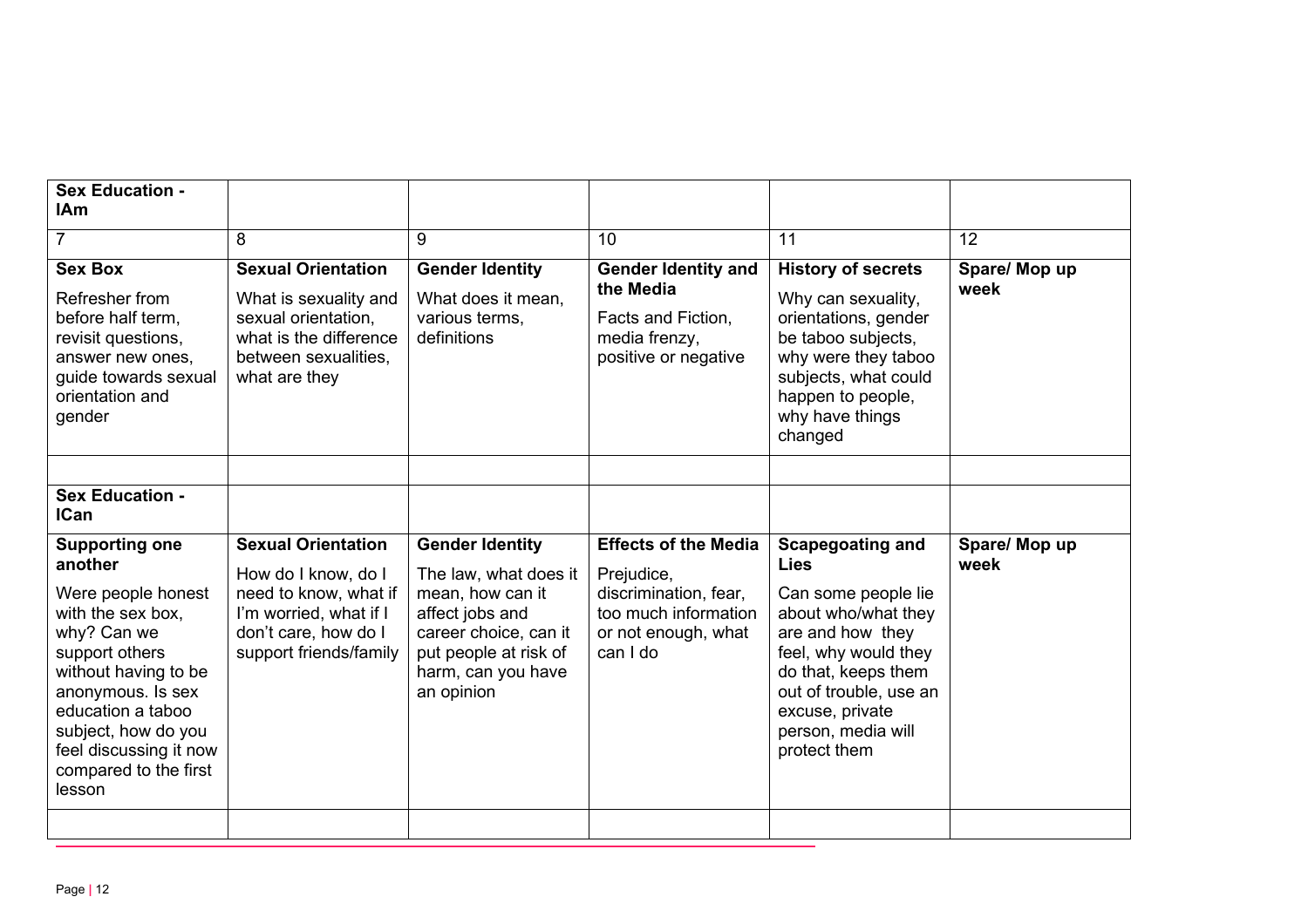<span id="page-12-0"></span>

| <b>TOPIC</b>                              | PUPILS SHOULD KNOW                                                                                                                                                                                                                                                                                                                        |
|-------------------------------------------|-------------------------------------------------------------------------------------------------------------------------------------------------------------------------------------------------------------------------------------------------------------------------------------------------------------------------------------------|
| Families                                  | That there are different types of committed, stable relationships<br>$\bullet$                                                                                                                                                                                                                                                            |
|                                           | How these relationships might contribute to human happiness and their importance for bringing up children<br>$\bullet$                                                                                                                                                                                                                    |
|                                           | What marriage is, including their legal status e.g. that marriage carries legal rights and protections not available to couples who are cohabiting<br>$\bullet$<br>or who have married, for example, in an unregistered religious ceremony                                                                                                |
|                                           | Why marriage is an important relationship choice for many couples and why it must be freely entered into<br>$\bullet$                                                                                                                                                                                                                     |
|                                           | The characteristics and legal status of other types of long-term relationships<br>$\bullet$                                                                                                                                                                                                                                               |
|                                           | The roles and responsibilities of parents with respect to raising of children, including the characteristics of successful parenting<br>$\bullet$                                                                                                                                                                                         |
|                                           | How to: determine whether other children, adults or sources of information are trustworthy: judge when a family, friend, intimate or other<br>relationship is unsafe (and to recognise this in others' relationships); and, how to seek help or advice, including reporting concerns about others, if<br>needed                           |
| Respectful<br>relationships,<br>including | The characteristics of positive and healthy friendships (in all contexts, including online) including: trust, respect, honesty, kindness, generosity,<br>$\bullet$<br>boundaries, privacy, consent and the management of conflict, reconciliation and ending relationships. This includes different (non-sexual) types of<br>relationship |
| friendships                               | Practical steps they can take in a range of different contexts to improve or support respectful relationships                                                                                                                                                                                                                             |
|                                           | How stereotypes, in particular stereotypes based on sex, gender, race, religion, sexual orientation or disability, can cause damage (e.g. how<br>$\bullet$<br>they might normalise non-consensual behaviour or encourage prejudice)                                                                                                       |
|                                           | That in school and in wider society they can expect to be treated with respect by others, and that in turn they should show due respect to<br>others, including people in positions of authority and due tolerance of other people's beliefs                                                                                              |
|                                           | About different types of bullying (including cyberbullying), the impact of bullying, responsibilities of bystanders to report bullying and how and<br>where to get help                                                                                                                                                                   |
|                                           | That some types of behaviour within relationships are criminal, including violent behaviour and coercive control<br>$\bullet$                                                                                                                                                                                                             |
|                                           | What constitutes sexual harassment and sexual violence and why these are always unacceptable<br>$\bullet$                                                                                                                                                                                                                                 |
|                                           | The legal rights and responsibilities regarding equality (particularly with reference to the protected characteristics as defined in the Equality Act<br>2010) and that everyone is unique and equal                                                                                                                                      |

# **Appendix 3: By the end of secondary school pupils should know**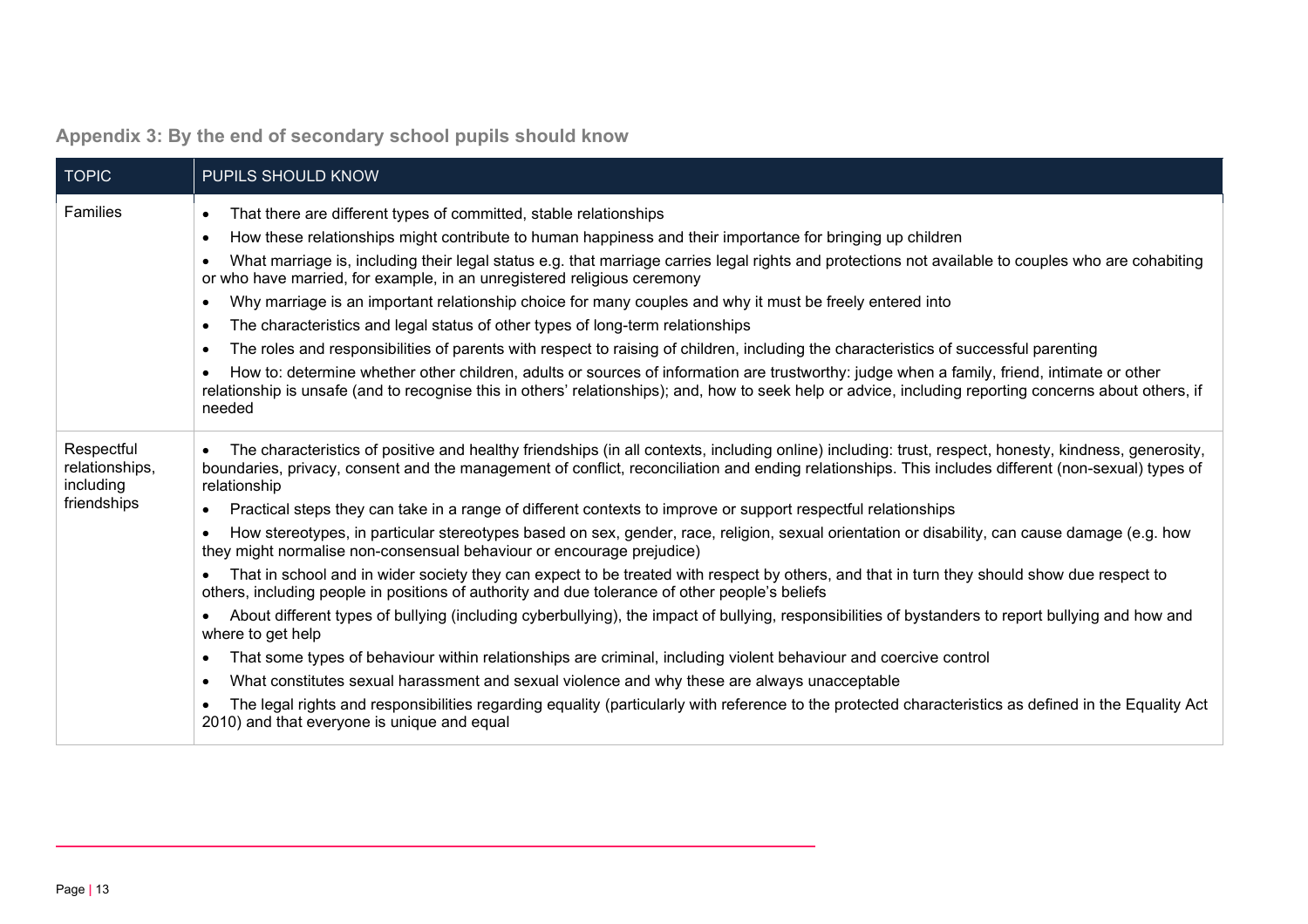| <b>TOPIC</b>        | PUPILS SHOULD KNOW                                                                                                                                                                                                                                                                                                                                                                                                                                                                                                                                                                                                                                                                                                                                                                                                                                                                                                                                                                                                                                                                                                                                                                       |
|---------------------|------------------------------------------------------------------------------------------------------------------------------------------------------------------------------------------------------------------------------------------------------------------------------------------------------------------------------------------------------------------------------------------------------------------------------------------------------------------------------------------------------------------------------------------------------------------------------------------------------------------------------------------------------------------------------------------------------------------------------------------------------------------------------------------------------------------------------------------------------------------------------------------------------------------------------------------------------------------------------------------------------------------------------------------------------------------------------------------------------------------------------------------------------------------------------------------|
| Online and<br>media | Their rights, responsibilities and opportunities online, including that the same expectations of behaviour apply in all contexts, including online<br>$\bullet$<br>About online risks, including that any material someone provides to another has the potential to be shared online and the difficulty of removing<br>potentially compromising material placed online<br>Not to provide material to others that they would not want shared further and not to share personal material which is sent to them<br>٠<br>What to do and where to get support to report material or manage issues online<br>$\bullet$<br>The impact of viewing harmful content<br>$\bullet$<br>That specifically sexually explicit material e.g. pornography presents a distorted picture of sexual behaviours, can damage the way people see<br>themselves in relation to others and negatively affect how they behave towards sexual partners<br>That sharing and viewing indecent images of children (including those created by children) is a criminal offence which carries severe penalties<br>including jail<br>How information and data is generated, collected, shared and used online<br>$\bullet$ |
| Being safe          | The concepts of, and laws relating to, sexual consent, sexual exploitation, abuse, grooming, coercion, harassment, rape, domestic abuse,<br>$\bullet$<br>forced marriage, honour-based violence and FGM, and how these can affect current and future relationships<br>How people can actively communicate and recognise consent from others, including sexual consent, and how and when consent can be<br>withdrawn (in all contexts, including online)                                                                                                                                                                                                                                                                                                                                                                                                                                                                                                                                                                                                                                                                                                                                  |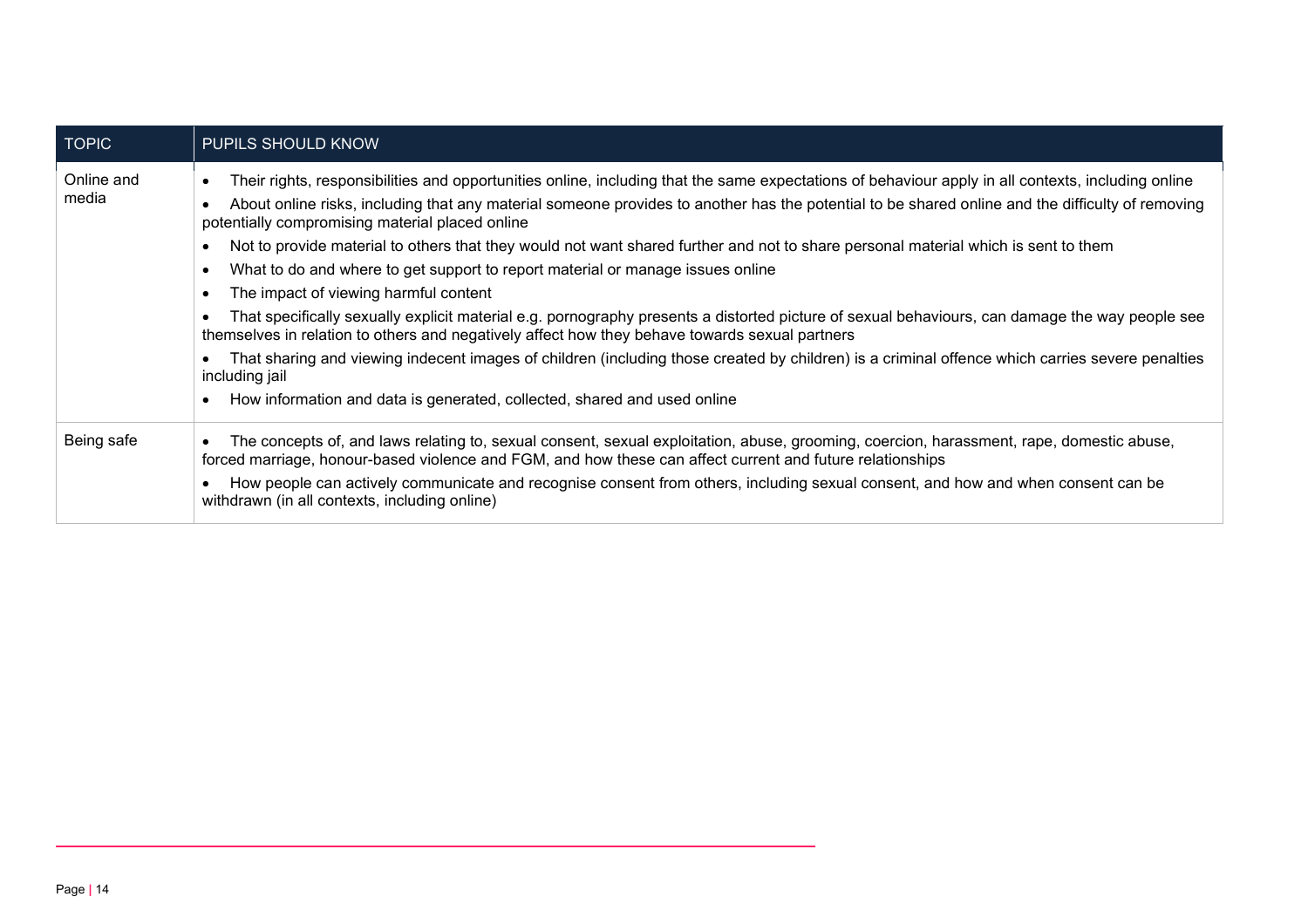| <b>TOPIC</b>                                 | PUPILS SHOULD KNOW                                                                                                                                                                                                       |
|----------------------------------------------|--------------------------------------------------------------------------------------------------------------------------------------------------------------------------------------------------------------------------|
| Intimate and<br>sexual                       | How to recognise the characteristics and positive aspects of healthy one-to-one intimate relationships, which include mutual respect, consent,<br>loyalty, trust, shared interests and outlook, sex and friendship       |
| relationships,<br>including sexual<br>health | That all aspects of health can be affected by choices they make in sex and relationships, positively or negatively, e.g. physical, emotional,<br>mental, sexual and reproductive health and wellbeing                    |
|                                              | The facts about reproductive health, including fertility and the potential impact of lifestyle on fertility for men and women                                                                                            |
|                                              | That there are a range of strategies for identifying and managing sexual pressure, including understanding peer pressure, resisting pressure<br>and not pressurising others                                              |
|                                              | That they have a choice to delay sex or to enjoy intimacy without sex                                                                                                                                                    |
|                                              | The facts about the full range of contraceptive choices, efficacy and options available<br>$\bullet$                                                                                                                     |
|                                              | The facts around pregnancy including miscarriage<br>$\bullet$                                                                                                                                                            |
|                                              | That there are choices in relation to pregnancy (with medically and legally accurate, impartial information on all options, including keeping the<br>baby, adoption, abortion and where to get further help)             |
|                                              | How the different sexually transmitted infections (STIs), including HIV/AIDs, are transmitted, how risk can be reduced through safer sex<br>(including through condom use) and the importance of and facts about testing |
|                                              | About the prevalence of some STIs, the impact they can have on those who contract them and key facts about treatment                                                                                                     |
|                                              | How the use of alcohol and drugs can lead to risky sexual behaviour<br>$\bullet$                                                                                                                                         |
|                                              | How to get further advice, including how and where to access confidential sexual and reproductive health advice and treatment<br>$\bullet$                                                                               |